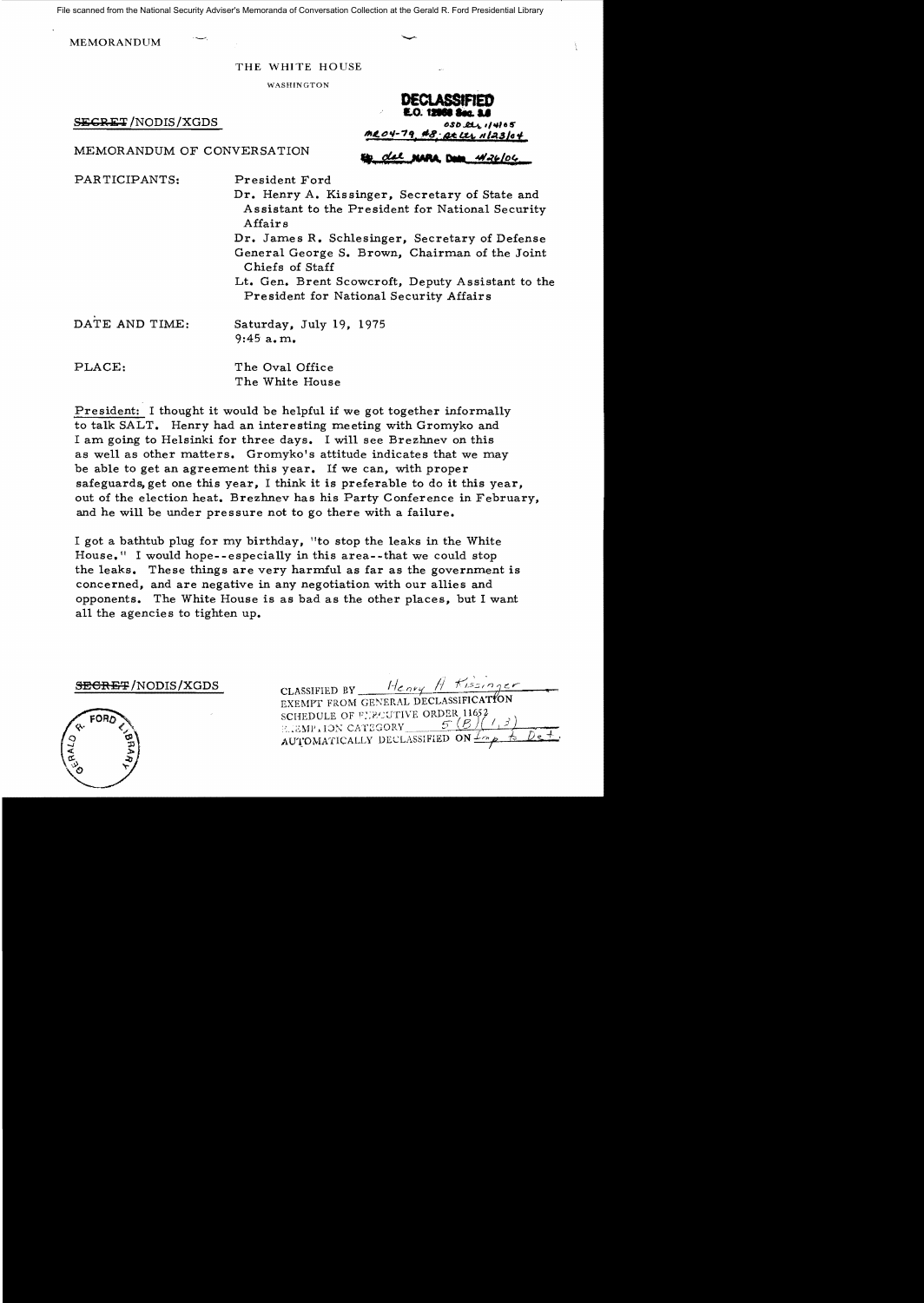## $S_{\text{EGRET}}$ /NODIS/XGDS 2

Schlesinger: There is no way to stop it. Most of these leaks come from the Hill. 90% of Bradsher, and all of Szulc came from Jackson. They just leak. DOD does in the technical areas like verification, but the Hill just leaks.

President: Let me mention one other item. I have approved the program in Angola. We should do more. We should have done more in Portugal. I notice now that the Soviet Union is openly backing the Communists. I think we probably most do more. I know some of the departments don't agree. Henry has a problem.

Schlesinger: I think it is important to do enough to succeed. Failing is worse than indifference. Losing gives the impression that if the U.S. backs you, you are a loser.

Kissinger: I agree with Jim. We gain nothing by getting a program and then losing. [He describes the program briefly.]

We don't need a decision until we get the Vance report.

President: I agree we must do enough to succeed.

Kissinger: In May when I met with Gromyko in Vienna, I went through the U.S. position, with no new presentation. The only new idea was that of the complexes, which had informal agreement here. I told him the ball was in their court. We didn't insist on our positions, but they had to make some response. One problem is that Gromyko is not a negotiator on SALT. He can convey it only. Only Brezhnev is the negotiator, so we get more from the President's talks with Brezhnev than through me or Alex.

This meeting I just listened while Gromyko re sponded point by point through our proposals. Neither side has put these through the Geneva channels. Only Alex knows anything of this.

Gromyko put these forward as a package which he says is not separable.

On MIRV, they have accepted our counting rule: that any missile that has been tested as MIRV'd will be counted as MIRV'd. So all SS-17's, l8's, and 19's will be counted as MIRV'd. The same will apply to SLBM.



SECRET /NODIS /XGDS

-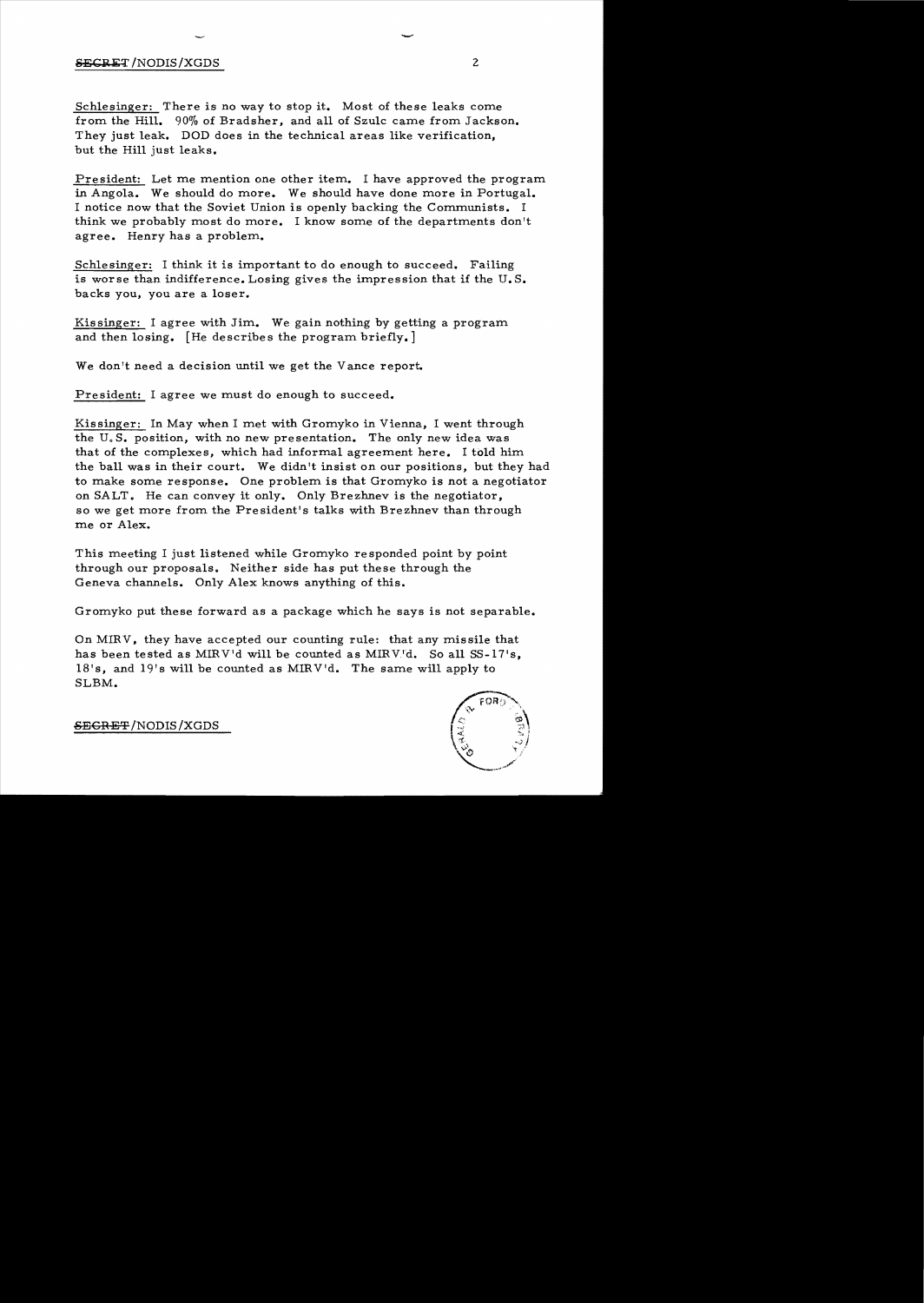#### $\overline{\text{SECREF}}$  /NODIS/XGDS  $\overline{\text{3}}$

Schlesinger: There will have to be some other line on that. Like when a sub comes in for retrofit.

Kissinger: Yes, something like that. And any single-warhead missile will be distinguishable. So they accepted our position 100 percent on verification.

On cruise missiles--on bombers--anything of under 600-km range are free. Over 600-km range are counted. Cruise missiles of over 600-km range on surface ships, transport aircraft and subs are banned.

Land-based cruise missiles of intercontinental range (5500 kilometers) are banned. Missiles of range less than that are unrestricted.

On silo dimensions, the Interim Agreement is vague. It says the dimensions can't be increased more than 15%. The Soviets claim that means 15% in each direction; we say it means 15% in only one direction. Gromyko got this one totally screwed up, but what he said was that silo dimensions could be changed only once and then not more than 32% in volume and maybe in silo diameter not more than 15% -- though he screwed up on this. As Dobrynin interpreted this, you can't go more than  $15\%$  in any direction and the volume change can't be more than 32%.

Schlesinger: Silo dimension is primarily a political issue. The Soviet Union is now in a position to increase throw weight by increasing specific impulse. Putting SS-17 fuel in an SS-19 would make a helluva missile.

President: What would that be for us?

Brown: We can increase three to four times without changing silo dimensions. With a  $32\%$  increase, it would be at least six times.

President: If we used that, would our throw weight match theirs?

Schlesinger: No, but it would allow us to silence the argument. Easily we could go to six million pounds.

Kissinger: On light versus heavy missiles, we made a unilateral statement in '72.



**SEGRET** /NODIS/XGDS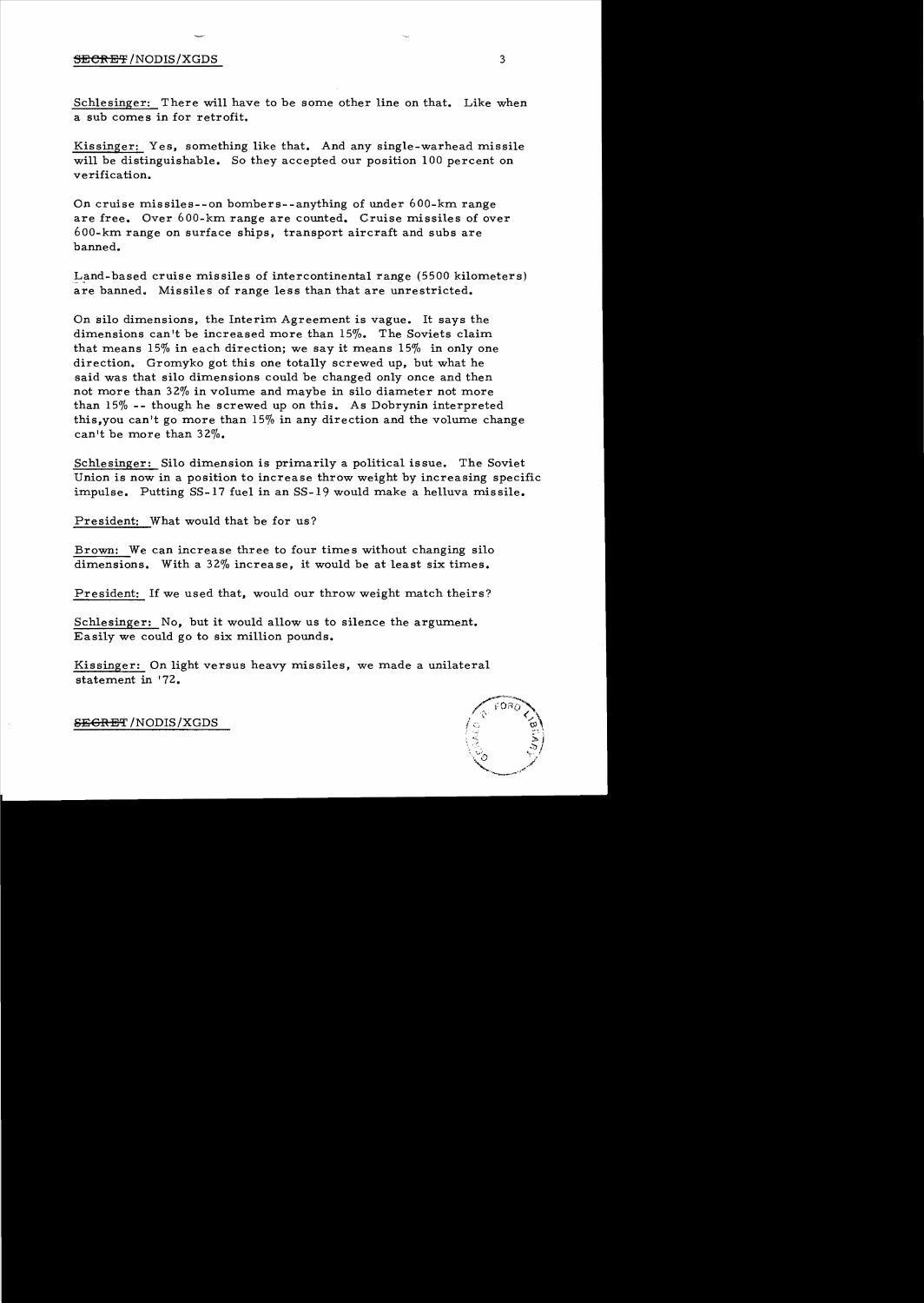# S<del>EGRET</del>/NODIS/XGDS 4

Schlesinger: Which they rejected.

Kissinger: Now they are willing to accept the definition that launching weight won't be more than that of the heaviest light missiles. That's not the best for us, because we would prefer throw weight, so they couldn't increase by improving efficiency, but it is a step forward.

Schlesinger: It is, but primarily for SALT III, not II.

Kissinger: If it refers to missiles on each side, it is unacceptable because that would restrict us to Minuteman III. But Dobrynin accepted an interpretation that the weight applied equally to both sides.

On the deadline for implementing 2400: They now have about 2600 systems. They agreed to come down to 2400 within 12 months of the signing of this agreement.

They are ready to begin reduction talks by 1977.

Mobile missiles: They want to ban land-based mobiles; they accept mobiles on bombers if they are counted; on other aircraft they are banned.

They say the Backfire is not a strategic bomber. If we look at it carefully we will see it isn't. My judgment is that in a package we can get some mobification of that if we don't insist on counting on everyone.

[He recapped the list.]

This at least shows they have done some serious work and it is now up to us to get a response.

President: Can we get this into the proper hands to get a position?

Kissinger: If this gets into ACDA, we might as well give it to the New York Times. I thought if we can agree on the direction we want to go and then put it into the Verification Panel.... if we could get a preliminary notion from Jim and George and then put it into the system. I could also give it to Ikle if you want. Perhaps Jim, George, Brent and I could meet Tuesday morning to see where we stand. If we agree, we would go through the system.

SECRET/NODIS/XGDS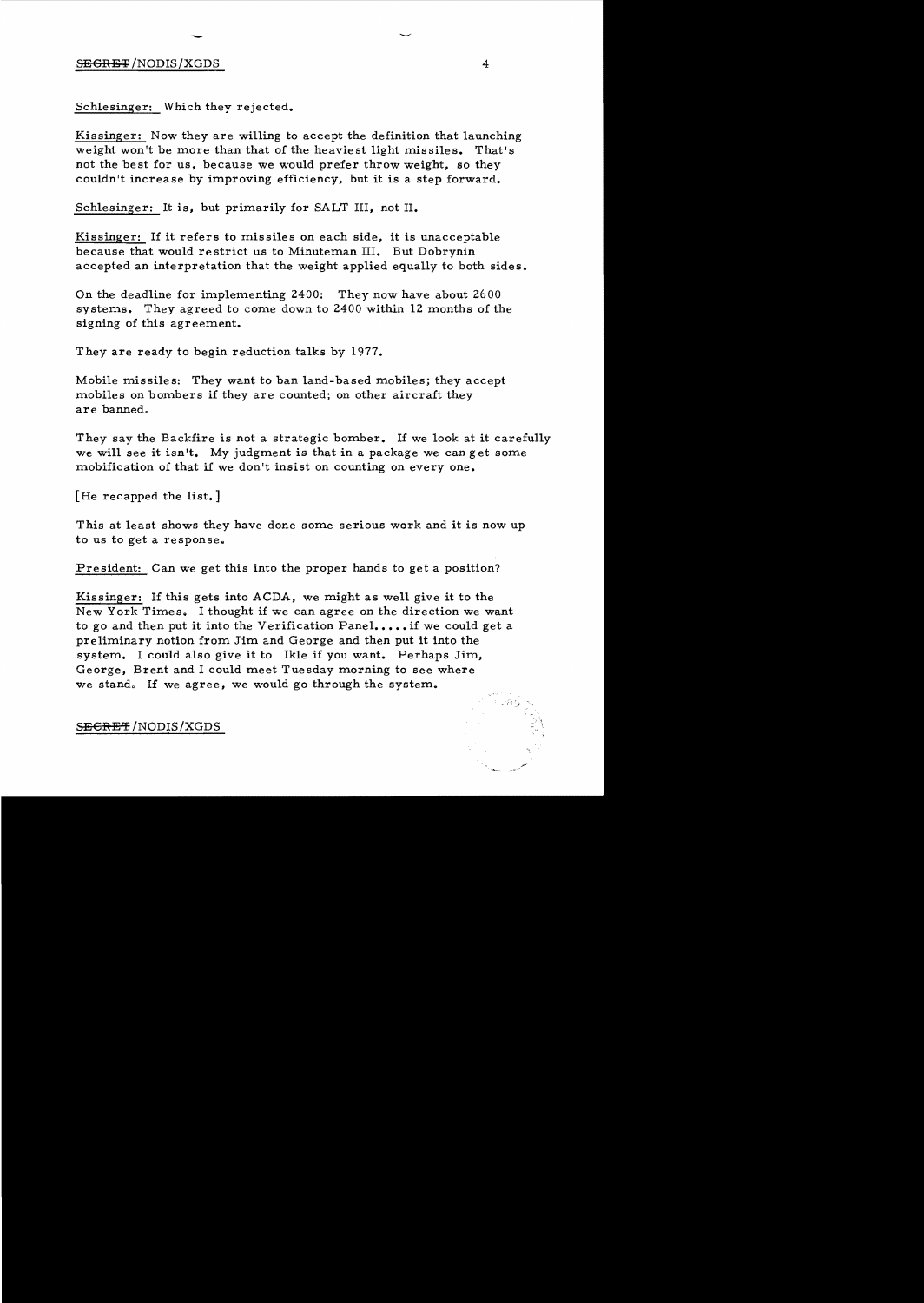### $SEGRET/NODIS/XGDS$  5

President: Then we could decide whether to go through the NSC or not? Jim?

Schlesinger: I think we would have to have some staff look at this. Then I think it would give you protection to have a formal NSC meeting.

I can give you some substantive comments if we have time. I am more concerned with the substance than the verification. The 2400 is key to me. That is why I am concerned with the Backfire. [He gives the President a Backfire paper]. At high altitudes, it has B-1 capabilities. I need to look at the cruise missile carefully. I am not so worried about the SLCM as I am about the ALCM.

Kissinger: We might be able to work something out combining range with a number limitation -- in other words, 2000 km but with only six aircraft.

Brown: I read somewhere that you had discussed a figure of 2400 kilomters.

Kissinger: They never talked specific range numbers. I have never separated SLBM and ALCM's in talking with them. If we will separate them out, I think we could get more on ALCM for a SLCM ban.

The two areas unsolved are cruise missiles and Backfire. I agree we can't accept Backfire free, if only for cosmetics. Maybe we can tie the Backfire and cruise missiles together. I don't think they will count all Backfire. You, George, will have to see what range you need -- obviously the shorter the range the easier it would be.

President: How many Backfire do they have?

Schlesinger: They plan to have 400 by 1985, but they could have more. There are a number of combinations. I would maintain a tough position at CSCE but maybe we could allow these on naval aviation, if they tear down their present ones and count these in the long-range aviation.



SEGRET/NODIS/XGDS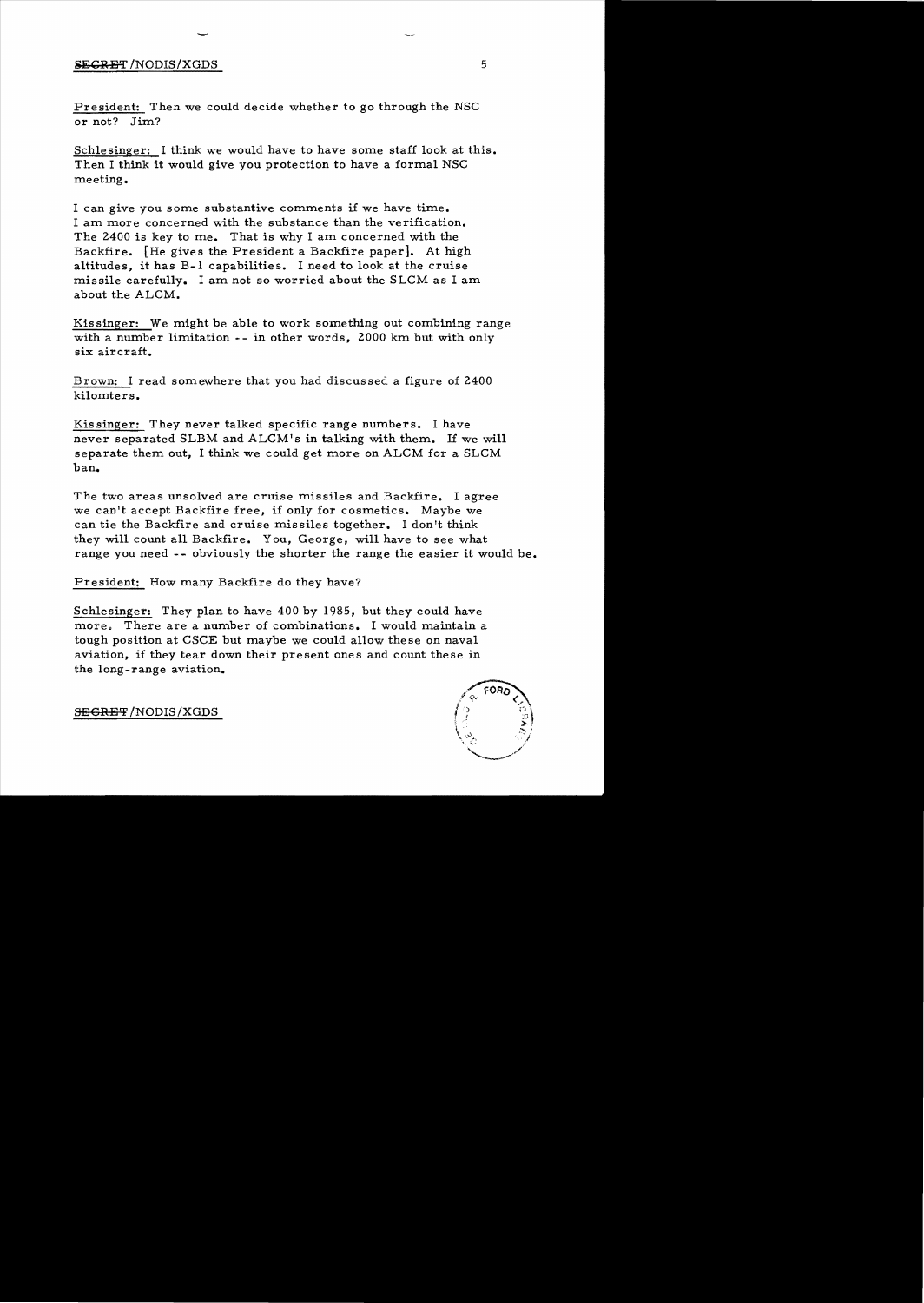### SECRET/NODIS/XGDS 6

Kissinger: If you could give the President your ideas. Brezhnev is the only one who can negotiate. We don't need a final position now, but we will get more flexibility in the President's meeting with Brezhnev than through any other channel.

Schlesinger: Their cruise missile proposal ratifies their cruise missile programs and bans ours. They have lots of them under 600 kilometers. Most of our cities are on the coast. We must realize there are asymmetries. The ALCM area is a problem. That is an asymmetry in our favor.

It is not in our advantage to ban mobiles. It is in their advantage. We have to think of the vulnerability of ICBM and submarines.

Kissinger: I think they made the proposal as a concession to us.

President: I remember the proposal for the railroad Minuteman. [There was some discussion of that].

Schlesinger: We would put them on government lands in the West.

President: If we can't get Sanguine, how can we get agreement on mobiles?

Schlesinger: I don't think we get anything from a ban on mobiles. We need to go on R&D and this is the only way to get it through Congress.

Kissinger: This need not be raised at Helsinki. We have to solve it sometime but I don't think it is a real issue with the Soviets.

The real issues are cruise missiles and Backfire and I think they should be tied together. They are worried about SLCMs, for example.

President: Can we put together some general guidelines which would be useful in a package decision?

[T he meeting ended.]

 .. ,  $\boldsymbol{\mathcal{J}}$ "'-..........\_.. "",.".

SEGRET /NODIS/XGDS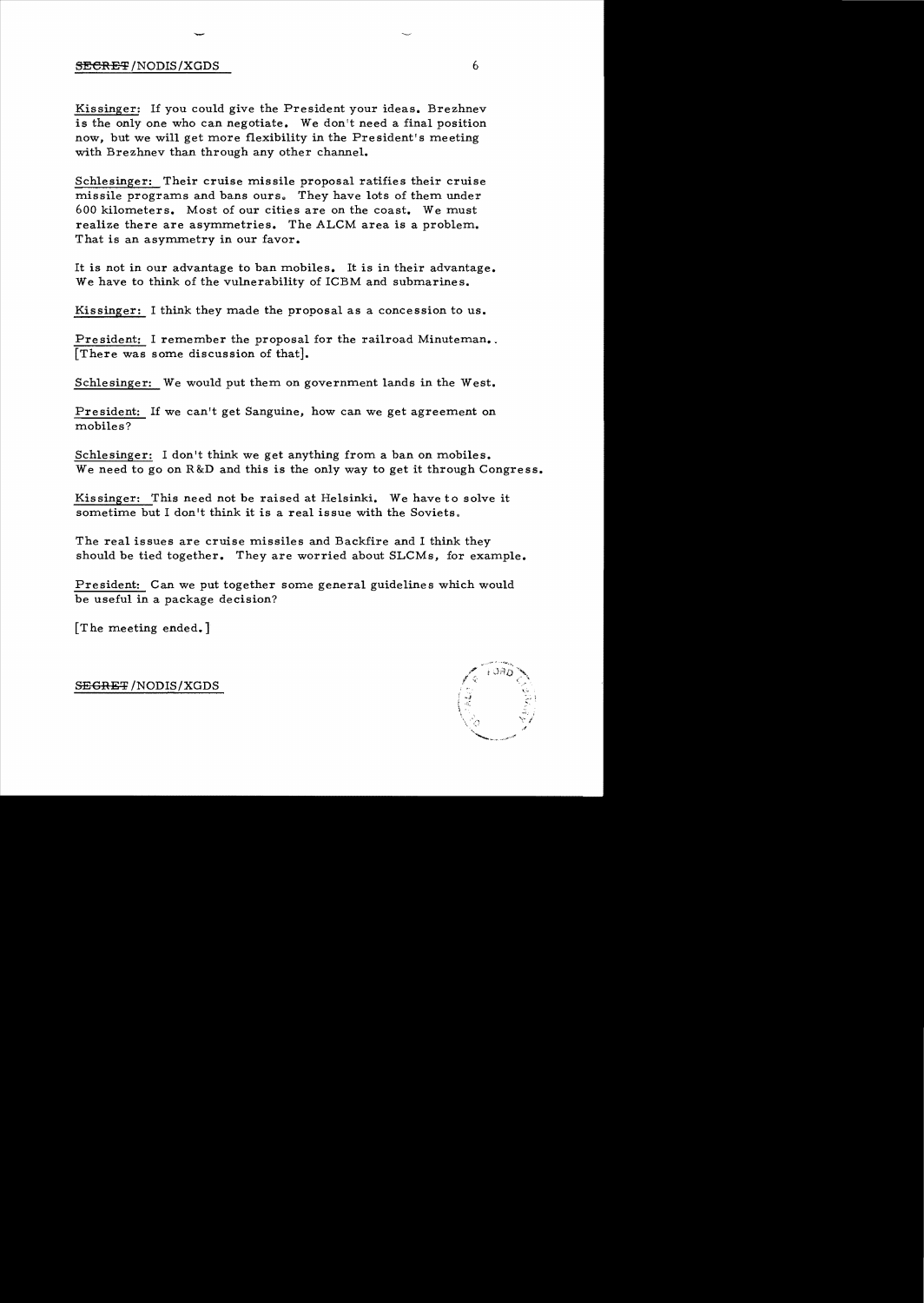SP/K (Schloniques / Bourn to Janthed)<br>19 July 25 When to Janthed)  $\overline{O}$ P 9 that would be beyond up un got together withoundy to take Scott- Re had introntion Trity us/ Gray hope 2 going to Holmanti for 3 dorp. Serve see they are the world all other changementary, Cranghes attribute conhaite we may be alder toget an agreement this p. Geneau, w/ page squeents, get au tri pa, 2 thing it primeless has this party confirm Feb, + he will be conder percevelle with go the w/a farture. d'extra lontrate plus plus en la table, & etg. lents in c WH. I much tage - sop in This orsa, that we could stop a leaks. There things as vary humped or far are got is annual + are only this in myst we am allies r opponents. WH is had as others, but I went all ce parais to typoten y. Se les voy to stop 5. Most of That bules come for NiM. Po 70 8 Brodober ally States d'orde cereme promparbona. Temp just levre DOD dres as technos like improting but It will just Sacha P Ozna ostron Mun. I trava opposed program Angola. 6- should do more. We should have done More en Patryorl, dartin mon SU is quick basking chosts. Sthick we argentless prowon't de more, I have my fa clipts don't eyce - Il bus puto. **REGIVER DECLASSIFIED AUTHORITY** ferma 04-19, 483 05-28, 412 **BY**  $\underline{\mathbf{M}}$  NARA, DATE  $\underline{\mathbf{M}}$  /17/09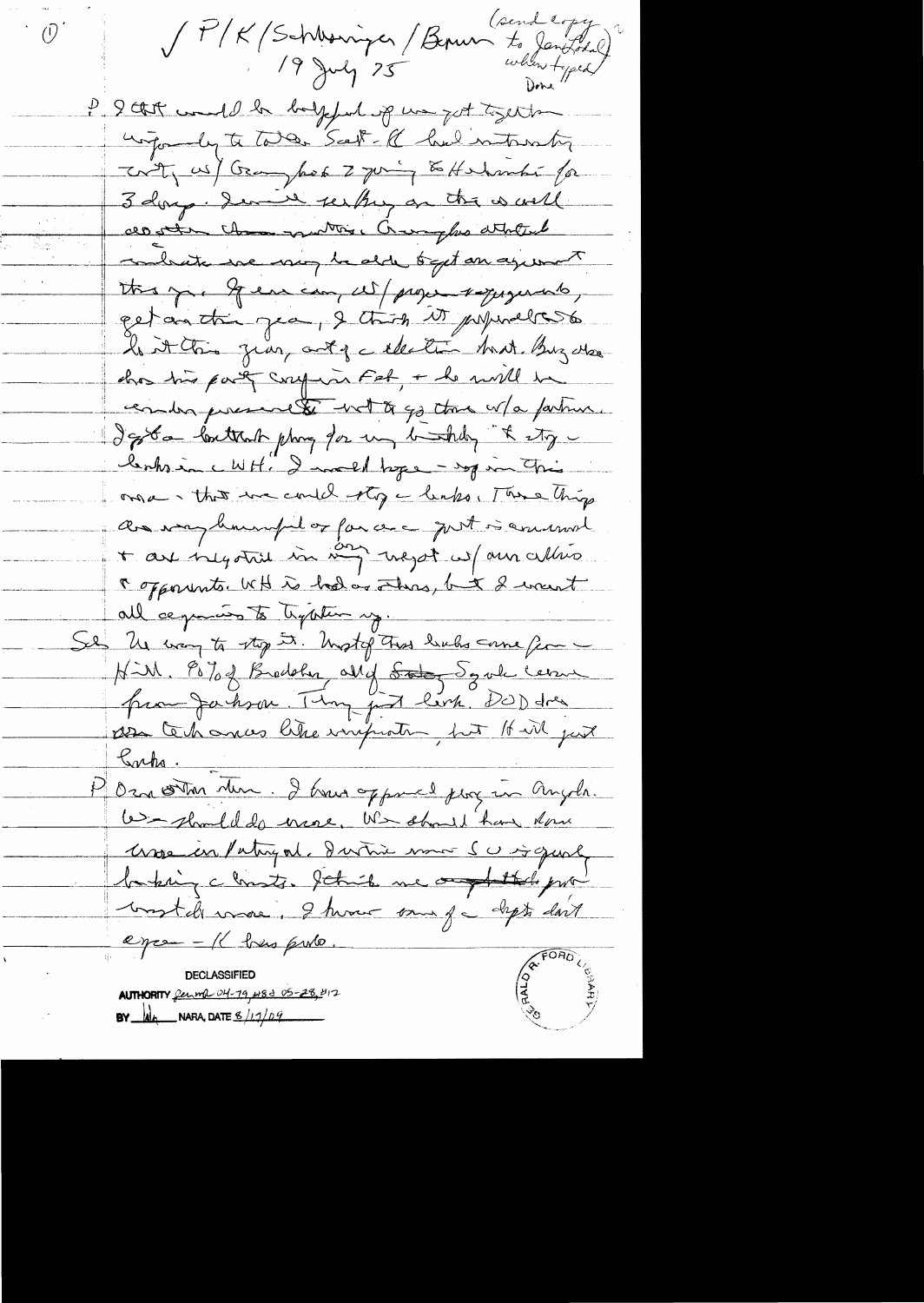Sh 2 think it important help may to senceed. Fortin is more than with freing quier impression 11 US bruho espace, espace avec la cer. K liqueaux/Jumi Usquin within by petting prez a chec bring. La Commandatant Monte la).<br>US e dont med a devision at maget Vanus Wprt P gages are moth my & succese K In Uny with, I want then a US joutries, N/ no nous pacification. Only nous iles mes That of enoplotes, which had informed agreement ha Still him ball un in this court are detail most enough position with the to hun sont expose. One port i a is written myst on Sort. He can cause attacky. Only By is Myst, seen get more from P-Be, talks than thus me or Oly. 1 tra noty Speak Costown while & wzonche point by paint threw are juposed. Earthus send En préttres the Munior Channels. Only ally know anything this G put there presed as puttage which to say is a not separable les On touthatte, than Mike they have accepted com constan rue - contact +7,76,79 cm most So all 17, 18, 19 and be countel as him. Same will opply to SLBM.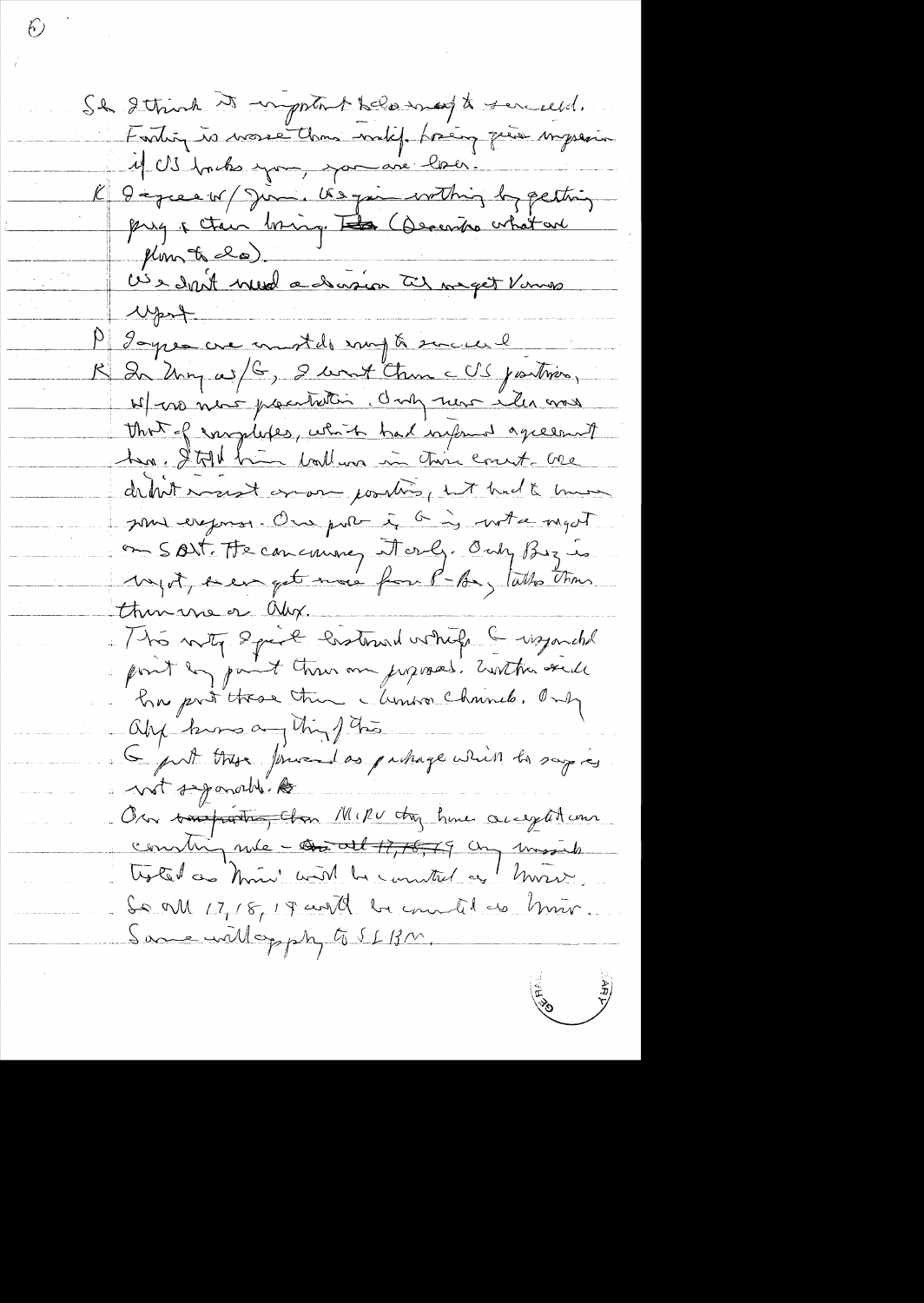Sel Three will have to be roundedor him on that Like somethe when a self ennero in for eitropt. K Yrs. Commission Who that Godlang single wonked with he destingunded - So they arrived on proting coop on ming Our couras modele - on honotons, anythey ender 600 km au fier. One 610 au countel. Oven car a surpri sing, timogental & fish are brunned. hand to ed mire consiste tintacontributed cange (5500) are bourned, has thou that are mos turtal Il p moisons: portarin apresent vagos-sago. Chronomas Contre miraid more Jon 15%. SC Clanne that mems in lach charactic - we say only one devetion. Guayho got this are totally scribed my hunt bothat he said was fels atomorrow Confil behanged only once + Ten not him than 32 To in volume & poils chariter wort more than 15 % the screwed you this. One as Doingin unitageath this, you can't go more than 15% in on dructur + bothome change wit nure Than 528 Sch <del>Kropt/de</del> Sibdermesine permissing a politicial rotie, I'll mout in prettien to mustake Twby common sperfic in Judal. Putting 17 Juel 19 would mich follows wasils Machatthat la for us? D'US can incerace 3-4 tries w/ o changée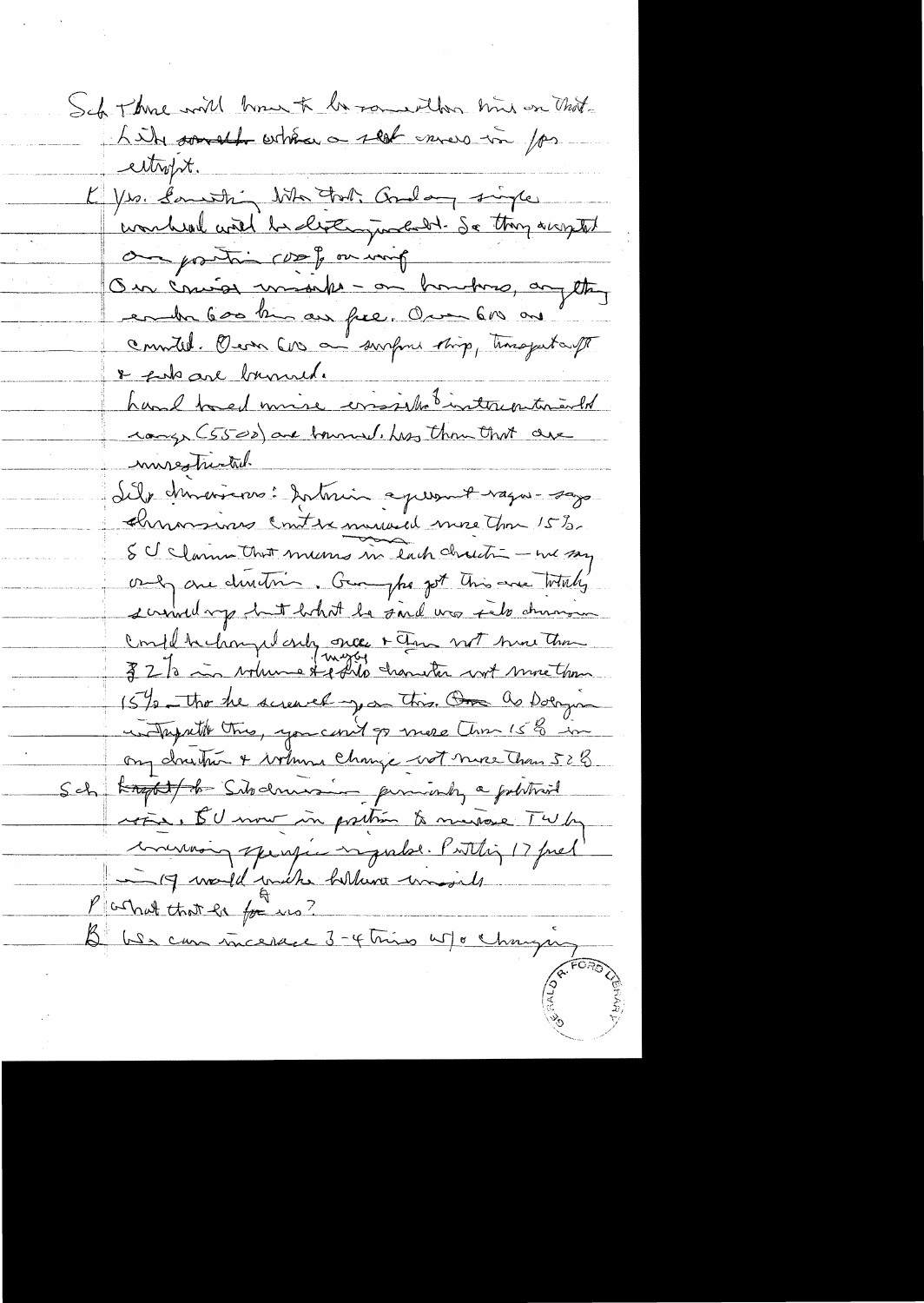sito driverses. US/ 32% inciden, would the to at hart 6 times. F gave used that would am The united Chin Sch My but it consider a to what a mymetexaily we could go to Grow #. K Exait him missile. We made initated statunt in 12 total St which they uperted. 12 Em Thong within & accept def that lammeting weight won't be more than that of towards hybt missile. Not but for no, because we would proper Test 20 change caredant universe du dageson effuncion , but it a step famound. Sch It is, but promandy for Sart II, with IT K If it reported to missieke on which side, et Universitation come that would restrict me to marrill. But le adrepte an interpretion that it offted <u>à neaght opphraid ependly to borth sides.</u> Dealthre for implementing 2400; They were been about LCOO systems. They agreed to to ensure domin to 2400 effin (2 most require of this agreement. Thing was using to bagin reduction talks to by  $197$ Witnes missile: Thy work me land treat modules, they accept involvins on burshira if Connated, a other acept they havend. Baskfine with that bander, Span borket It contently we will cent rout be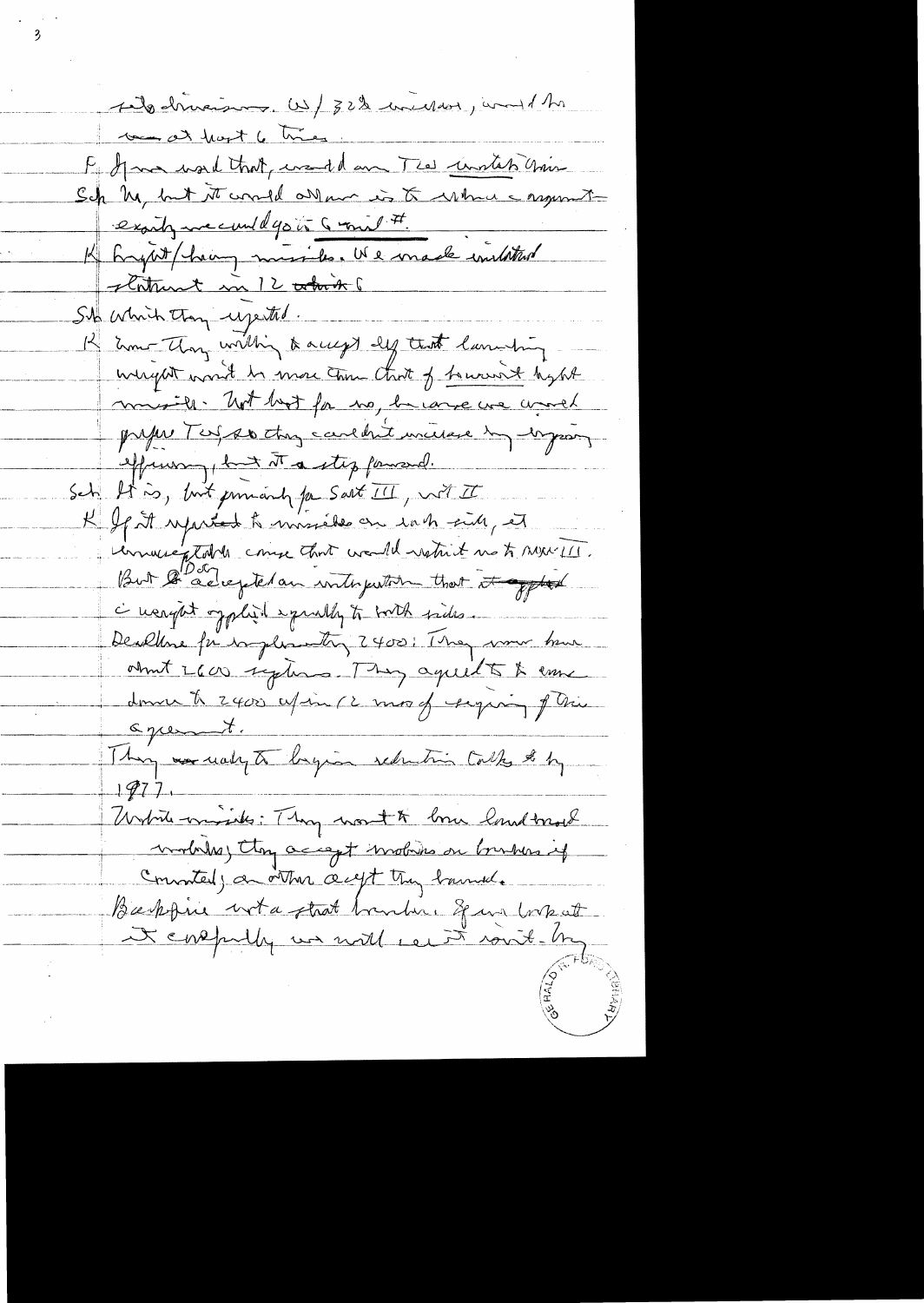probarantés in a package me can pet son on hay our. (Recopped the bol) Thread Most shows they have done some sime worke it now b not get a siegers mucos get this is to proper hands to get a partir If this gets but ALDA, we may be a will get it & NYT, Ith if an canagevere chat un contte po + dom jut not int VP. gave und get petin nation fun Jun a Cinqu & Chan put it not comptant. I could also qui AK the \$ if you want. Kerleys fin Group Aunt+ 2 could inneed This arm to see when we shoul. If  $X \times$ and agree, we could go theme up to P Thom we would devide whentow to go this a NSL 02 mg = 2 mg Sil J. third we would have to low spain stoff took at this Than I chink it would give you Some subtomable Comments up mus home time. Start Summe incomme d' contstant tous comprister The 2400 is hey to the That why I communed us Bahrine qui Pa Backfine pages). Out high all it has to 1 capitalis. I meet to trek at cruise mosaiche compreh, I wit 20 crowned Write SLCM or dann about PLCM. K We might bratch to work southing and motion songe of # broatation - today eg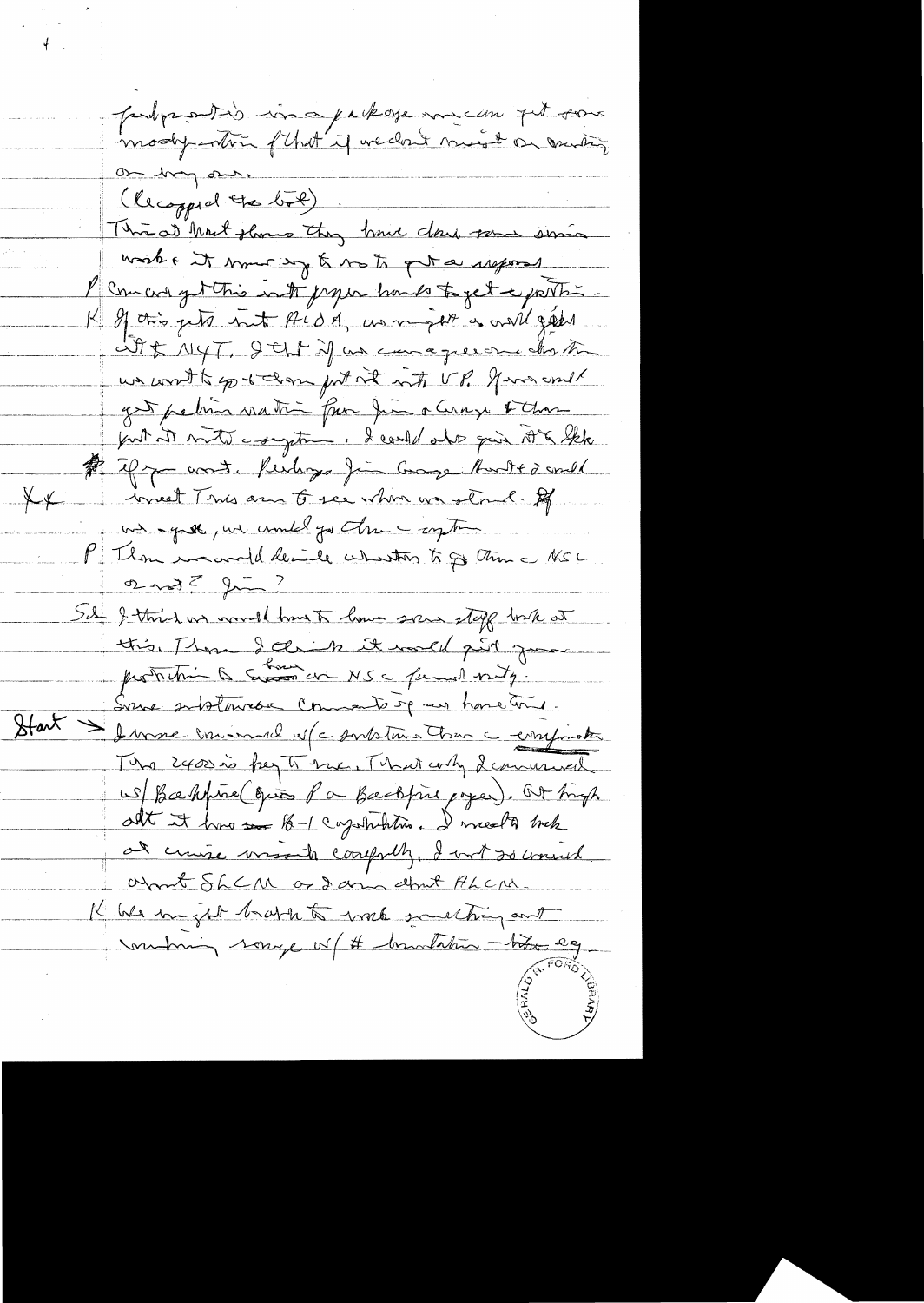2000 hu has work b/age B J revel sommer par had charcoised Japan 1, 2400 home If thoughout tothed syrifs campethe, 2 hours unos segundad Sharr & Aherrian Cathy Of them. If we will separate them ont, I Christ and could get mind in Pher fera SLBAR  $\sqrt{\infty}$ The 2 mins impotunt an comis musiles + fortifice. Deque me emit a crept Bakkfin per, Jack for cometiers. Trape in com ant this trong will count are by fine. for Gage wird havet for what implayer hud - otros andy a strates a large a lasat it would be KH \_\_ mm lakfri Sity Though flow 400 by 1985, but could have more, More are att of combination I would write a tingh from at CSCE but maybe we could allow there understand Thy has done this justint ones + count these in half. K Grya evildgein Propose you illes. Buzie only our who can use negot. We don't mepl a friend pretien mor but will get now this in P/ Buz with the thin ony other Chonnel. Sh Creix musile ratifies their miss musile propt tam ong ting have to ftem